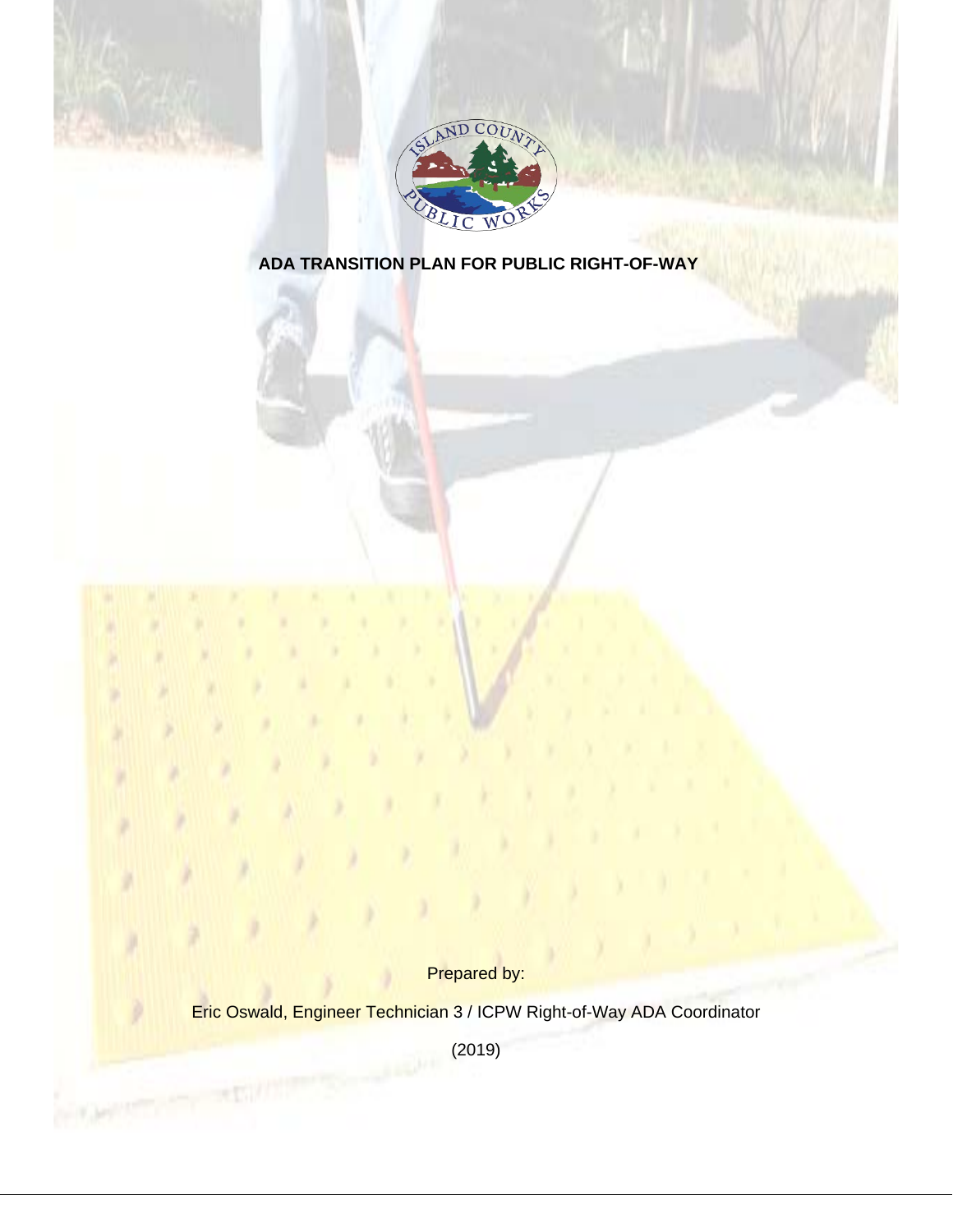## **Vision**

Island County Public Works understands the important role it plays in providing tangible and meaningful equal access for persons with disabilities in their communities. In accordance with 28 CFR§35.150(d), Title II of the Americans with Disabilities Act (ADA), Island County Public Works has created this ADA Transition Plan. This document provides a programmatic plan on how Island County Public Works will remove accessibility barriers from pedestrian facilities within Island County Public Works control. This transition plan addresses all ADA Facilities within our public right-of-way, including pedestrian ramps, pedestrian signals, crosswalks, sidewalks and independent shared use paths. Island County Public Works goal in implementing this transition plan is to become fully compliant with its ADA Facilities by providing barrier free pedestrian accessibility

In order to achieve this goal, Island County Public Works will rely upon and expand our partnerships with the disability community and other neighboring counties and state agencies that have common interests with us in addressing accessibility needs. Island County Public Works is driven to achieve its obligations under ADA Title II and Section 504 of the Rehabilitation Act to provide equal access for all who use Island County Public Works right-ofway facilities.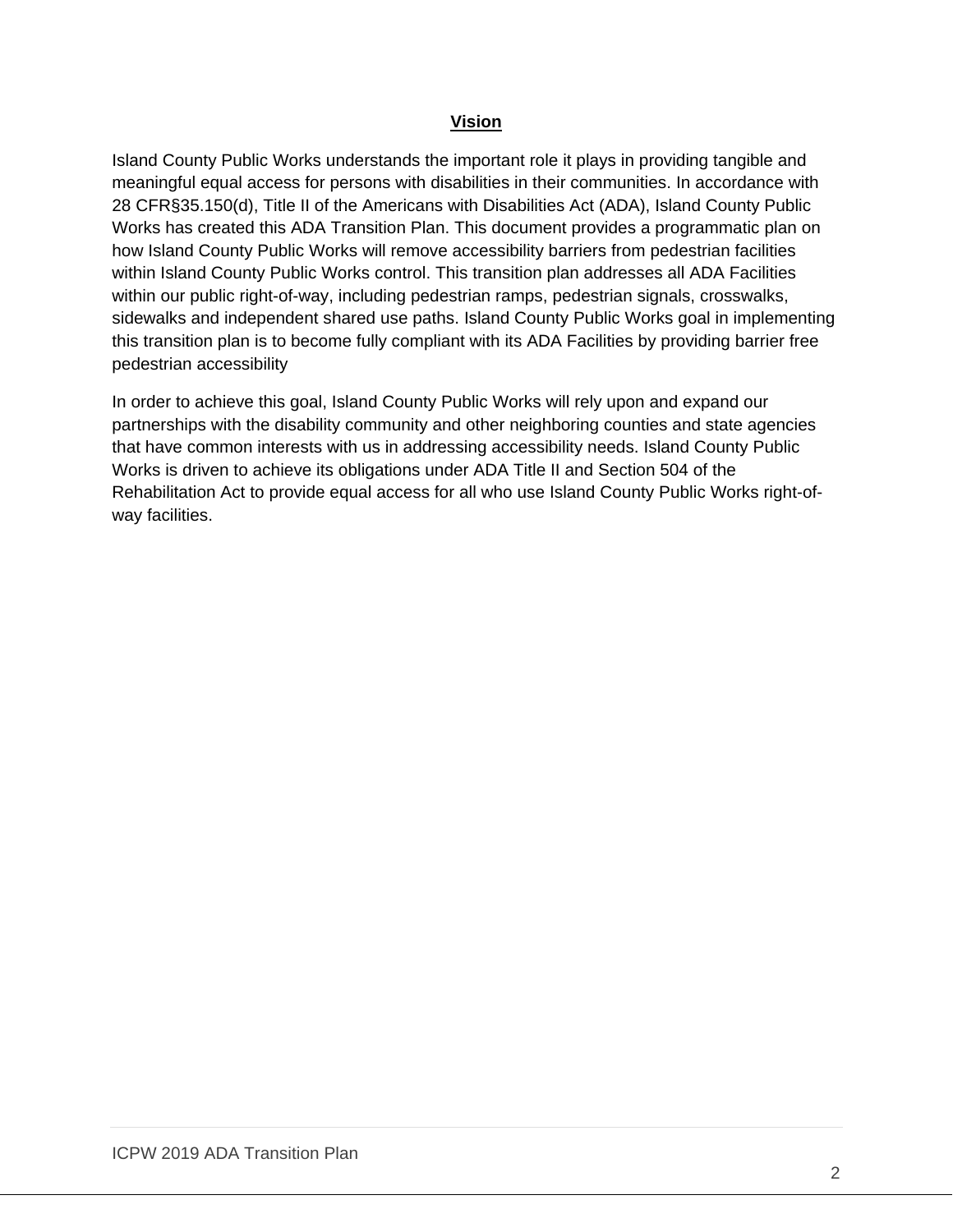| <b>Table of Contents</b> |    |                                                                            |
|--------------------------|----|----------------------------------------------------------------------------|
|                          |    |                                                                            |
| $\mathsf{L}$             |    |                                                                            |
|                          | 1. |                                                                            |
|                          | 2. |                                                                            |
|                          | a. |                                                                            |
|                          | b. |                                                                            |
|                          | c. |                                                                            |
|                          | 3. | ICPW Plan to Identify and Address ADA Features in Public Right-of-Waypg. 6 |
|                          | a. |                                                                            |
|                          | b. |                                                                            |
|                          | C. |                                                                            |
| Ш.                       |    |                                                                            |
| III.                     |    |                                                                            |
| IV.                      |    |                                                                            |
| V.                       |    |                                                                            |
| VI.                      |    |                                                                            |
| VII.                     |    |                                                                            |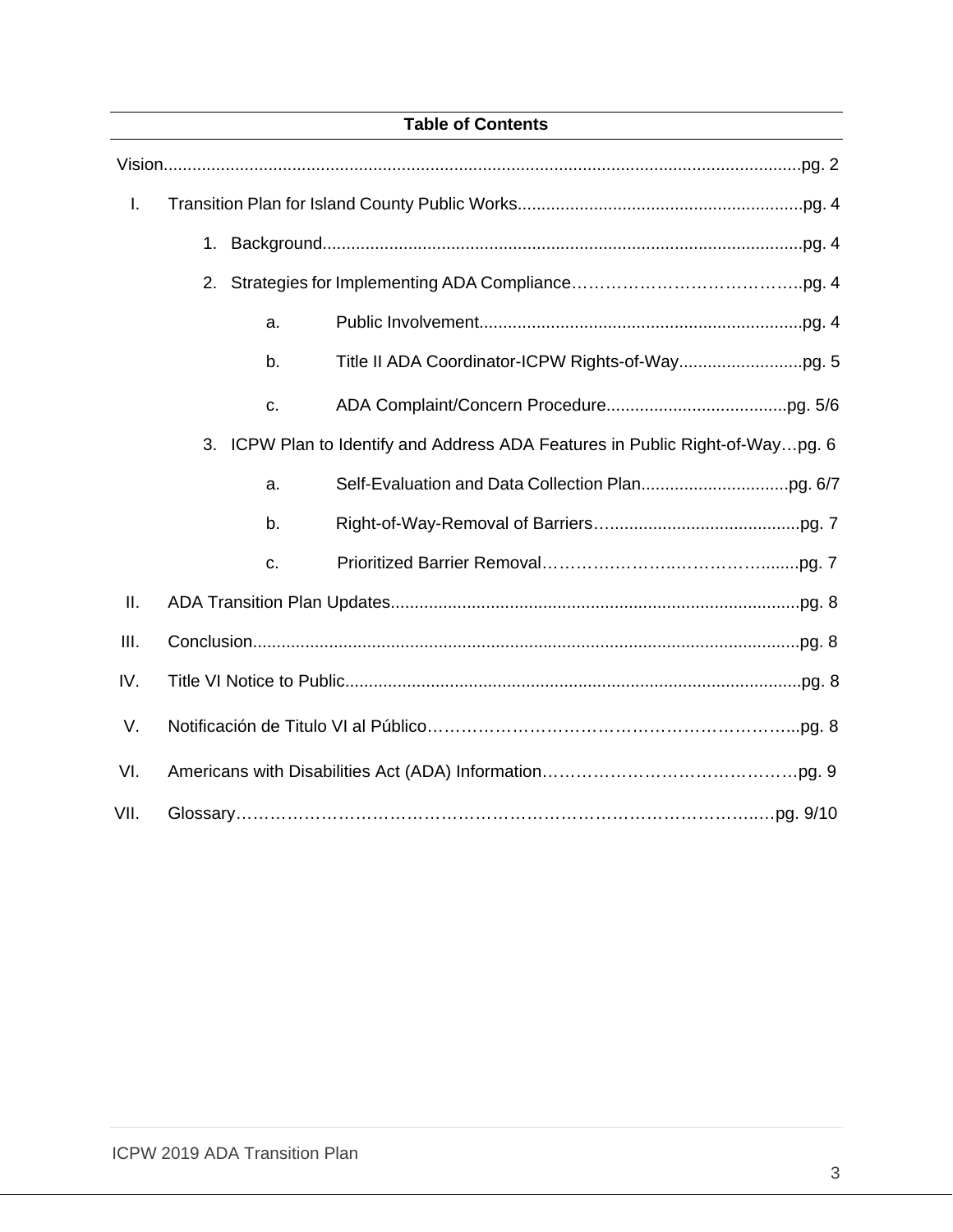# I. **Transition Plan for Island County Public Works (ICPW)**

# 1. **Background**

Island County is mostly a rural county split into four road districts, each of these four districts border small towns, Rural Areas of Intense Development (RAIDS), or cities. These borders are where most of our accessible routes within public rightof-way are located. Title II of the ADA (28 CFR Part 35) pertains to the programs, activities and services of state and local governments. Since the passage of ADA in July 1990, Island County Public Works has taken steps to identify and remove barriers associated with pedestrian facilities within the public right-of-way as they fall within our transportation projects. Many of the ADA updates were performed based upon the standards of the 1991 ADA Accessibility Guidelines.

Over the past number of years it has been a priority to inventory and perform a self-evaluation of all our ADA features, and to determine where there might be barriers that make it difficult for pedestrians to maneuver. Using this information ICPW has developed the 2019 ADA Transition Plan. This transition plan identifies actions taken and sets forth actions that ICPW will take over the next several years to remove barriers within ICPW rights-of-way. This includes ICPW Strategies for public engagement and involvement, agency wide ADA roles and responsibilities, and an ICPW plan to prioritize and address ADA features in the public right-of-way.

## 2. **Strategies for Implementing ADA Compliance**

## a. **Public Involvement**

Public involvement is essential in transportation decision making. A number of strategies have been identified to learn more from the community about their pedestrian accessibility concerns, by providing access to the following:

- An **[ADA Transition Plan survey](https://www.islandcountywa.gov/PublicWorks/Roads/Transportation-Planning/Documents/ICPW-ADA-Transition-Plan-Survey.pdf) distributed and available online.**
- Public website with updated transition plan and interactive ADA facilities map
- Public open houses
- Transportation Equity Committee and network

ICPW also plans to reach out to local disability groups through our County Human Services Department. This will give the public a chance to give ICPW insight into what their ADA facility needs may be.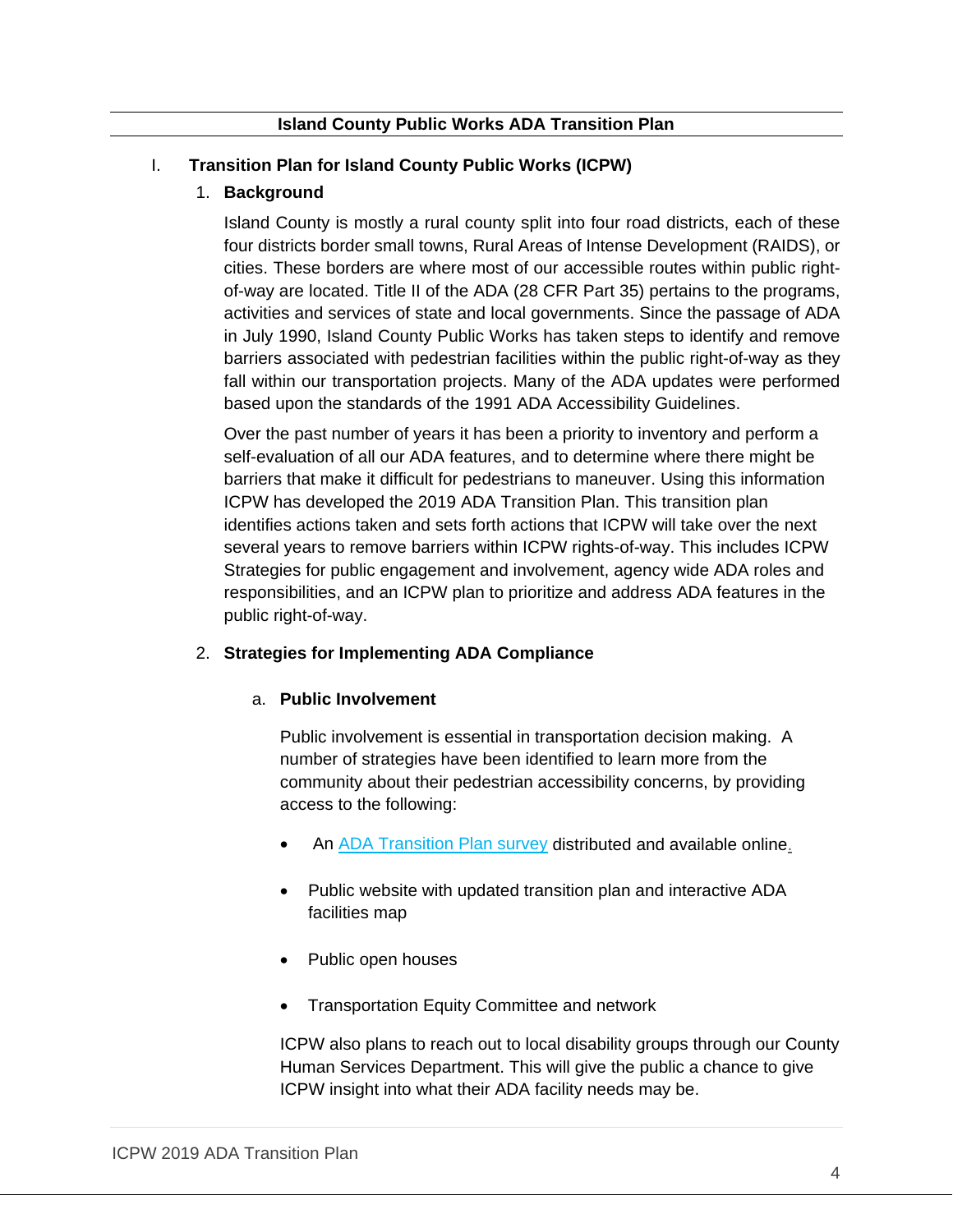## b. **ADA Coordinator – ICPW Right-of-Way**

Contact Information: Eric Oswald, ADA Coordinator Island County Public Works  $1NF$   $7<sup>th</sup>$  St. Coupeville, WA 98239 [e.oswald@co.island.wa.us](mailto:e.oswald@co.island.wa.us)

The ICPW Rights-of-Way ADA Coordinator manages the inventory, selfevaluation, transition plan, and concerns from the public for ADA features within the right-of-way. The ADA Coordinator also priorities input on ICPW transportation projects and the removal of ADA barriers within our right-of-way, working closely with our public works engineers and project managers as they perform maintenance and construction projects. The ADA Coordinator's goal with respect to pedestrian accessible routes is to make ICPW right-of-way barrier free and with accessible routes, inviting and comfortable for all its users.

ADA access to Island County's Administration buildings are addressed through the Island County Facilities Department. If you have questions or concerns their contact information is;

Facilities Building:

107 NE 6th Street Coupeville, WA 98239-5000

Office: (360) 678-7870

Fax: (360) 240-5513

## c. **ADA Complaint/Concern Procedure**

ICPW strives to make the ADA complaints & concerns procedure as easy as possible by using the [Service Request App](https://islandcountygis.maps.arcgis.com/apps/CrowdsourceReporter/index.html?appid=55c55a75168843d4bc8a856a72a0b289) on the ICPW web page. The Service Request Application allows users to submit concerns or observations to Island County staff. It has been optimized for mobile devices including smartphones, tablets, as well as desktop computers.

Users can anonymously submit new reports, review existing reports, and vote on reports or observations submitted by other users. If a user includes their e-mail address during the request submission they will receive e-mail updates when the status of their submission changes. Any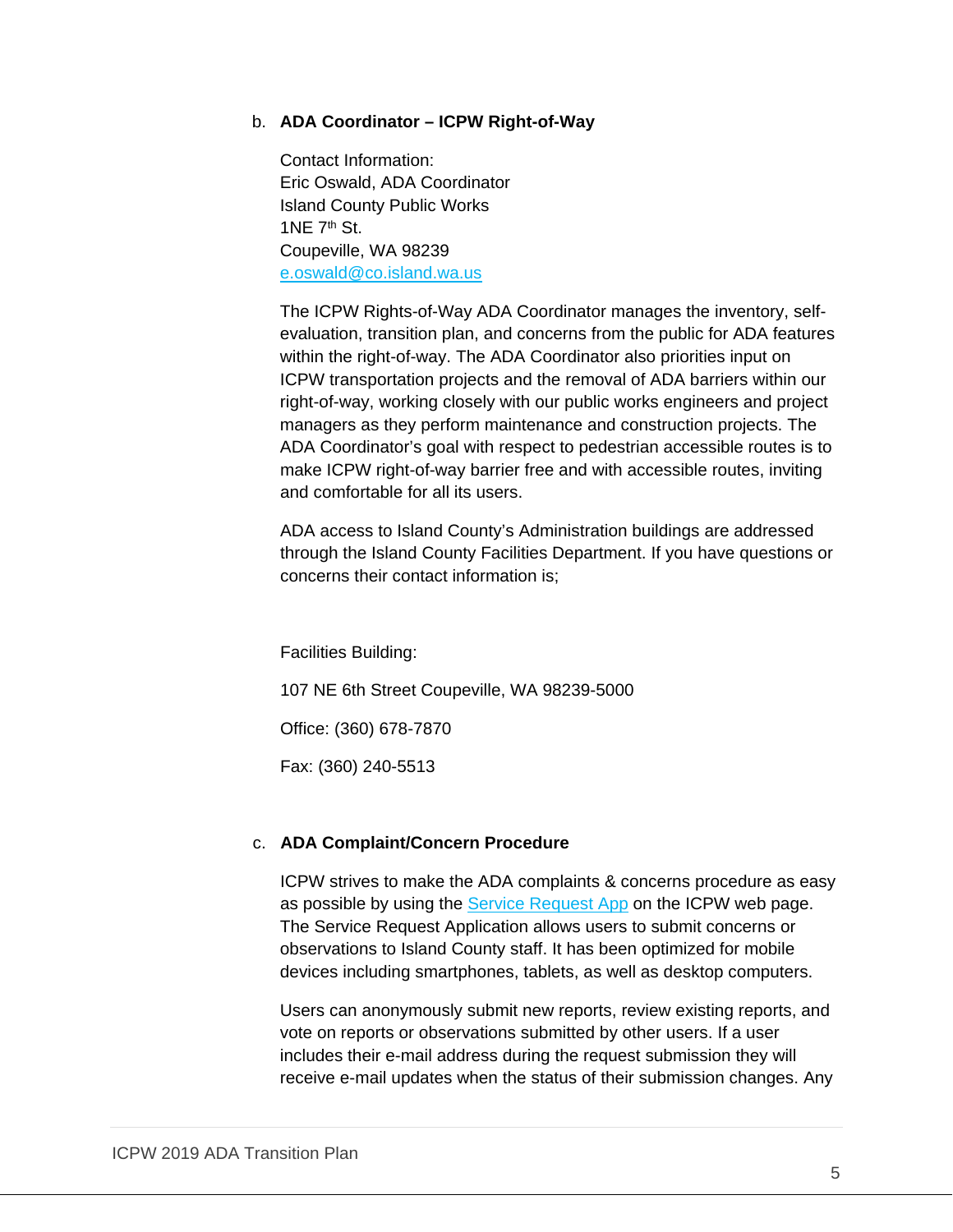contact information included in the submission allows staff to contact the concerned individual for more information on a submitted request, if needed.

If a Service Request App user cannot find the type of request in the dropdown menu, or want to talk to someone directly they can use the following information to contact the appropriate staff with their concern:

Anne Nysether- Administration Program Assistant Island County Public Works: (360)-679-7331 or email<mailto:a.nysether@co.island.wa.us>

Please note Island County staff can only respond to requests within their jurisdiction. Requests submitted for locations outside of Island County's jurisdictional boundary such as towns, cities or state facilities, will have a status of 'Outside of County Boundary.'

#### 3. **Plan to Identify and Address ADA Features in Public Rights-of-Way**

#### a. **Self-Evaluation and Data Collection Plan**

ICPW used the [Washington State Department of Transportation Field](https://www.wsdot.wa.gov/Publications/Manuals/ADA_Field_Guide.htm)  [Guide for Accessible Public Rights of Way \(2012 Edition\)](https://www.wsdot.wa.gov/Publications/Manuals/ADA_Field_Guide.htm) to evaluate each of the ADA facilities within Island County Right-of-Way. ADA measurements, notes, and photos of each ADA feature were collected on site. Each ADA feature was then identified as being compliant or noncompliant, based on a non-compliant codes tool that helped standardize the evaluation process.

After ICPW evaluated the data and determined where barriers are located within accessible routes, we created easy to read maps of all right-of-way ADA features. This effort not only identified ADA features, but also helped ICPW visualize where, and what public facilities the ADA features are servicing.

ADA facilities evaluated included, but were not limited to:

- Accessible Pedestrian Signals (APS)
- Crosswalks
- Curb ramps
- Detectable warning surfaces (DSW)
- Driveways crossing sidewalks
- Shared use pathways
- Walkways
- Pedestrian protection Islands
- Sidewalks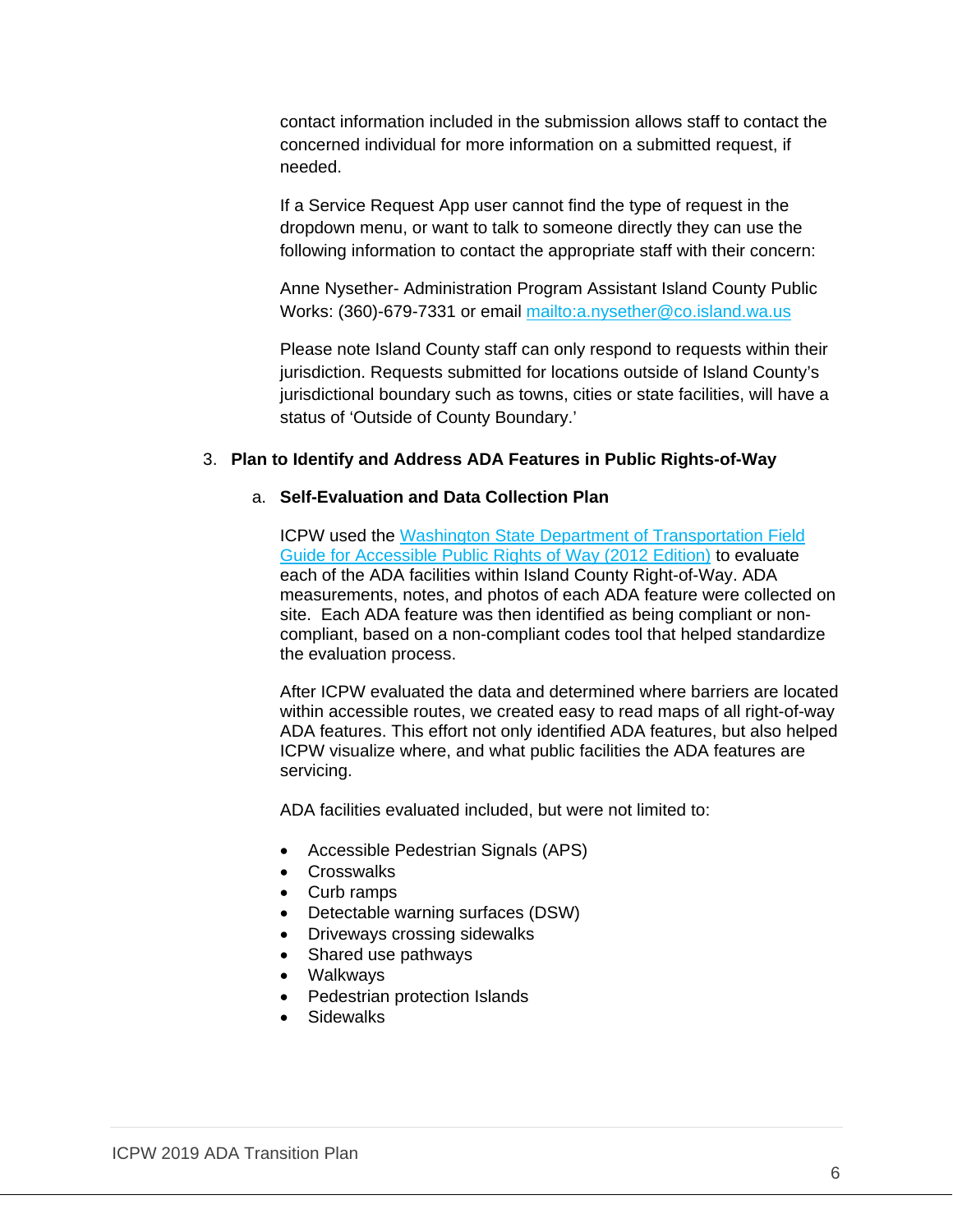As ICPW moves forward with the implementation of the transition plan, new and updated ADA features will be added to the ADA Feature Database.

#### b. **Right-of-Way – Removal of Barriers**

Proposed projects in the public right-of-way must address ADA compliance as described in the design standards adopted in the WSDOT Design Manual Chapter 1510 Pedestrian Facilities. In addition, when ICPW resurfaces a road, curb ramp barriers will be removed, pedestrian push buttons will be made accessible, and sidewalks will be evaluated for spot improvements.

An inventory list outlining the location, detailed modification, planning date, and planning level cost estimate is found in a database maintained by ICPW [Island County ADA Inventory Evaluation Data.](https://www.islandcountywa.gov/PublicWorks/Roads/Transportation-Planning/Documents/Island-County-ADA-Inventory-Evaluation-Data.pdf) and will be updated as ICPW resurfacing projects are determined. ICPW uses the design standards adopted in the [WSDOT Design Policy Manual Chapter](http://www.wsdot.wa.gov/publications/manuals/fulltext/M22-01/1510.pdf)  [1510 Pedestrian Facilities](http://www.wsdot.wa.gov/publications/manuals/fulltext/M22-01/1510.pdf)

## c. **Prioritized Barrier Removal Plan**

As noted earlier, most of the ADA features in Island County right-of-way are clustered together in more populated areas. Priority for removal of barriers was based on what destinations were nearby. Three priority fields for common pedestrian destinations were identified **HIGH, MEDIUM,** and **LOW** based on the intensity of use of the facilities served.

#### • **HIGH**

Intersections and roadway segments serving facilities including:

- o Government /public buildings and spaces
- o Schools
- o Downtown core areas
- o Shopping centers

#### • **MEDIUM**

Intersections and roadway segments serving facilities including:

- o Neighborhoods/residential areas
- o High-demand recreational facilities

## • **LOW**

Intersections and roadway segments serving facilities including:

- o Rest areas
- o Parks
- o Shared use trails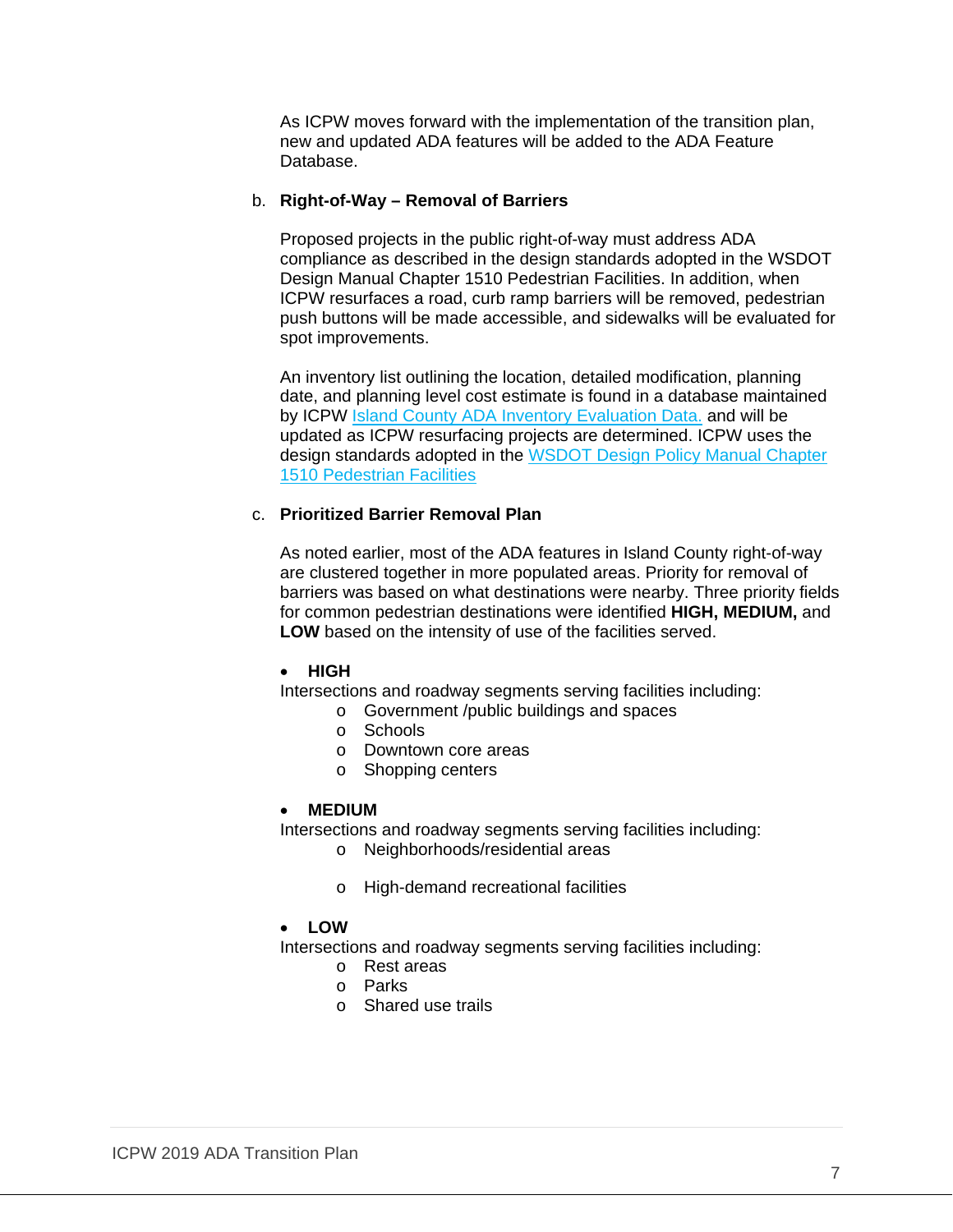# II. **ADA Transition Plan Updates**

ICPW updates the inventory of pedestrian facilities on county right-of-way on an ongoing basis. The transition plan will be updated on a yearly basis as needed. The construction and improvement schedule may be altered at ICPW discretion, based on changes in guidance from the United States Access Board, federal policy, and/or ICPW policy. The most current ICPW transition plan is available to the public through our ICPW website.

# III. **Conclusion**

The majority of ICPW ADA facilities were compliant with standards when they were constructed. However standards and regulations frequently change. As a result, it is common for local agencies to have a majority of ADA facilities non-compliant. ICPW plans to continue to update ADA facilities on a prioritized and planned basis, and to also incorporate input from the ADA concern process and public involvement plan.

# IV. **Title VI Notice to Public**

It is the ICPW policy to assure that no person shall, on the grounds of race, color, national origin or sex, as provided by Title VI of the Civil Rights Act of 1964, be excluded from participation in, be denied the benefits of, or be otherwise discriminated against under any of its federally funded programs and activities. Any person who believes his/her Title VI protection has been violated, may file a complaint with Island County Public Works Title VI Coordinator. For additional information regarding Title VI complaint procedures and/or information regarding our non-discrimination obligations, please contact Island County Public Works Title VI Coordinator at (360) 679-7330.

# V. **Notificación de Titulo VI al Público**

Es la directiva del Coordinador de Titulo VI Island County Public Works de asegurar que ninguna persona sea excluida de participación o sea negada los beneficios, o sea discriminado bajo cualquiera de sus programas y actividades financiado con fondos federales sobre la base de raza, color, origen nacional o sexo, como proveído por el Título VI del Acto de Derechos Civiles de 1964. Cualquier persona que cree que sus protecciones de Título VI han sido violadas, puede presentar una queja con Coordinador de Título VI de la Island County Public Works. Para información adicional con respecto a procedimientos de quejas de Título VI y/o información con respecto a nuestras obligaciones sin discriminación, por favor comuníquese con el Coordinador de Título VI de la Island County Public Works (360) 679-7330.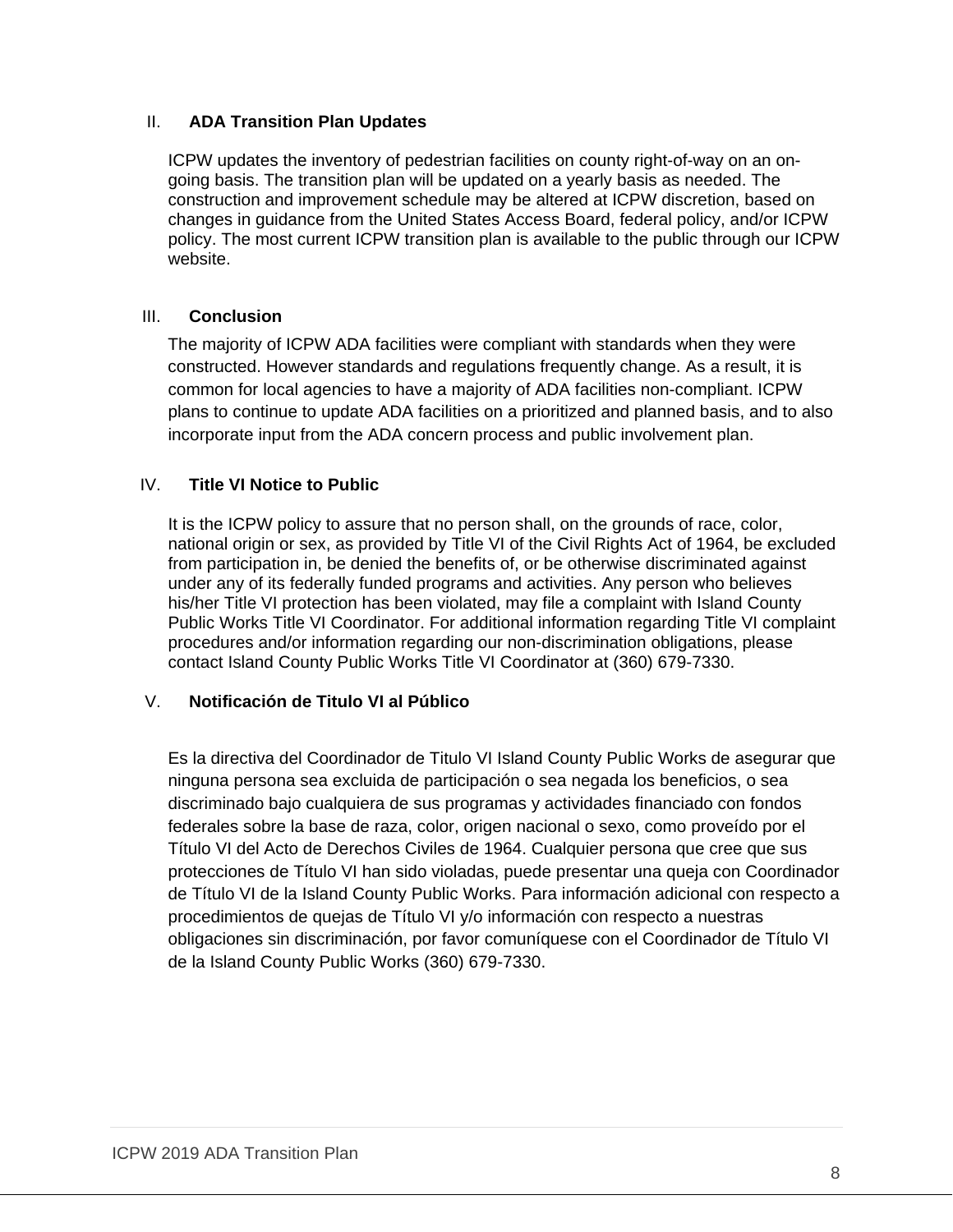## VI. **Americans with Disabilities Act (ADA) Information**

This material can be made available in an alternate format by emailing the Island County Public Works Title VI Coordinator at [ganneS@co.island.wa.us](mailto:ganneS@co.island.wa.us) or by calling toll free, 855-362-4ADA(4232). Persons who are deaf or hard of hearing may make a request by calling the Washington State Relay at 711.

Información del Acta Americans with Disabilities Act (ADA) Este material es disponible en un formato alternativo. Envie su petición por correo electrónico al equipo de Coordinador de Título VI de la Island County Public Works en [ganneS@co.island.wa.us](mailto:ganneS@co.island.wa.us) o llamando gratis, 855-362-4ADA (4232). Personas sordas o con problemas de audición pueden solicitar llame la red del estado de Washington al 711.

## VII. **Glossary**

**Accessible:** Describes a site, building, facility, or portion thereof that complies with the Americans with Disabilities Act.

**Accessible Pedestrian Signal (APS):** A communication device located at traffic signals allowing for pedestrian walk phases using non-visual cues such as; audible tones, vibrotactile features or auditory announcements.

**Accessible Route:** An unobstructed, continuous route for pedestrian travel along a public sidewalk, crosswalk or ramp.

**Code of Federal Regulations (CFR):** An annual codification of the general and permanent rules published in the Federal Register by the executive departments and agencies of the Federal Government.

**Crosswalk:** A designated, marked pedestrian path across a roadway.

**Curb:** A vertical or rolled transition from the roadway or gutter to the sidewalk or planting strip.

**Curb Ramp:** A short ramp cutting through a curb or built up to it.

**Detectible Warning Surface:** A standardized surface feature built in or applied to a walking surface or other elements along a public access path to warn visually impaired persons of a hazard.

**Driveway:** A vehicular path serving as an access point to public roadway from adjacent properties.

**Facility:** All or any portion of buildings, structures, site improvements, equipment, roads, walks, passageways, parking lots or other real or personal property located on a public rights-of-way.